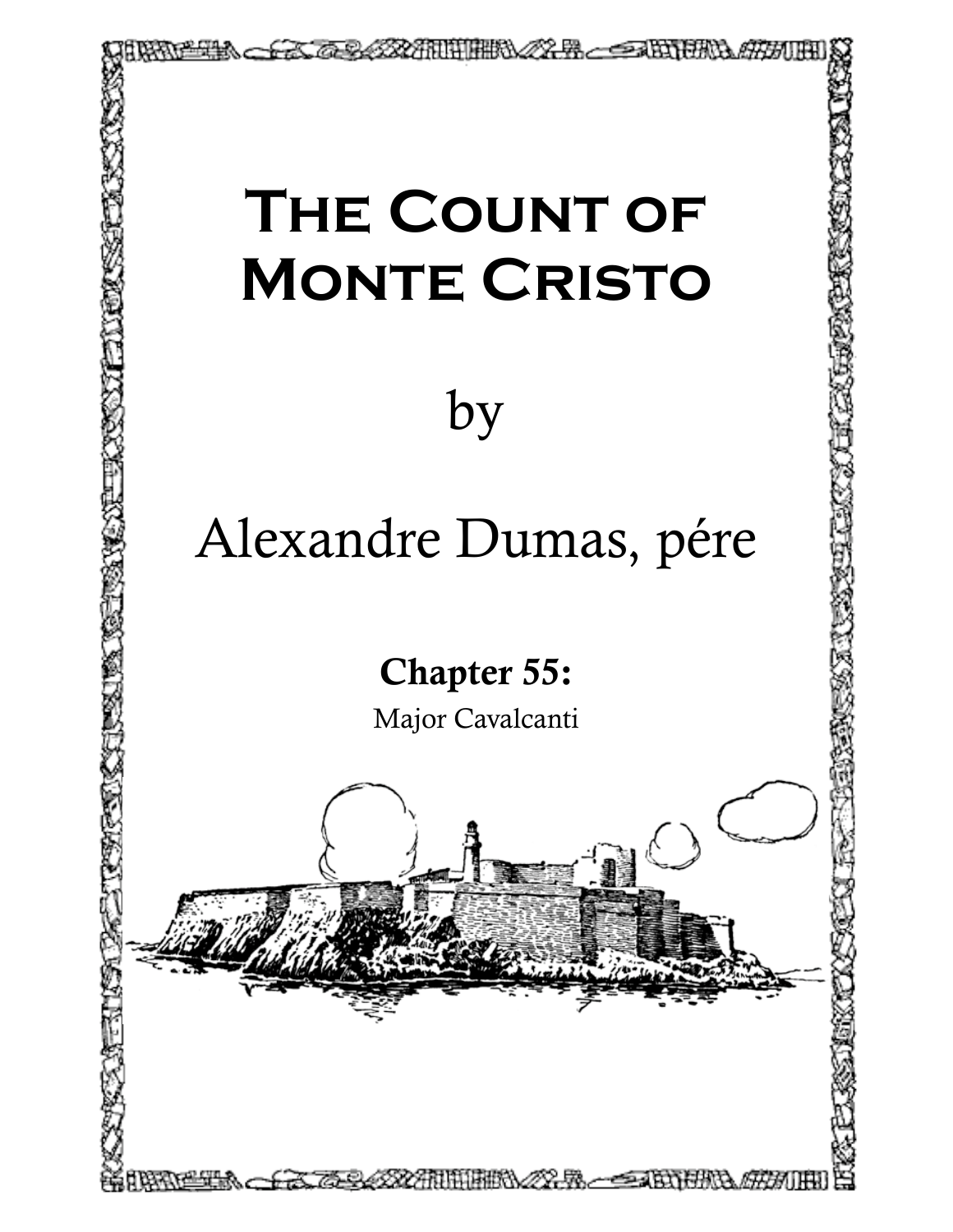Both the count and Baptistin had told the truth when they announced to Morcerf the proposed visit of the major, which had served Monte Cristo as a pretext for declining Albert's invitation. Seven o'clock had just struck, and M. Bertuccio, according to the command which had been given him, had two hours before left for Auteuil, when a cab stopped at the door, and after depositing its occupant at the gate, immediately hurried away, as if ashamed of its employment. The visitor was about fifty–two years of age, dressed in one of the green surtouts, ornamented with black frogs, which have so long maintained their popularity all over Europe. He wore trousers of blue cloth, boots tolerably clean, but not of the brightest polish, and a little too thick in the soles, buckskin gloves, a hat somewhat resembling in shape those usually worn by the gendarmes, and a black cravat striped with white, which, if the proprietor had not worn it of his own free will, might have passed for a halter, so much did it resemble one. Such was the picturesque costume of the person who rang at the gate, and demanded if it was not at No. 30 in the Avenue des Champs–Elysees that the Count of Monte Cristo lived, and who, being answered by the porter in the affirmative, entered, closed the gate after him, and began to ascend the steps.

The small and angular head of this man, his white hair and thick gray mustaches, caused him to be easily recognized by Baptistin, who had received an exact description of the expected visitor, and who was awaiting him in the hall. Therefore, scarcely had the stranger time to pronounce his name before the count was apprised of his arrival. He was ushered into a simple and elegant drawing–room, and the count rose to meet him with a smiling air. "Ah, my dear sir, you are most welcome; I was expecting you."

"Indeed," said the Italian, "was your excellency then aware of my visit?"

"Yes; I had been told that I should see you to–day at seven o'clock."

"Then you have received full information concerning my arrival?"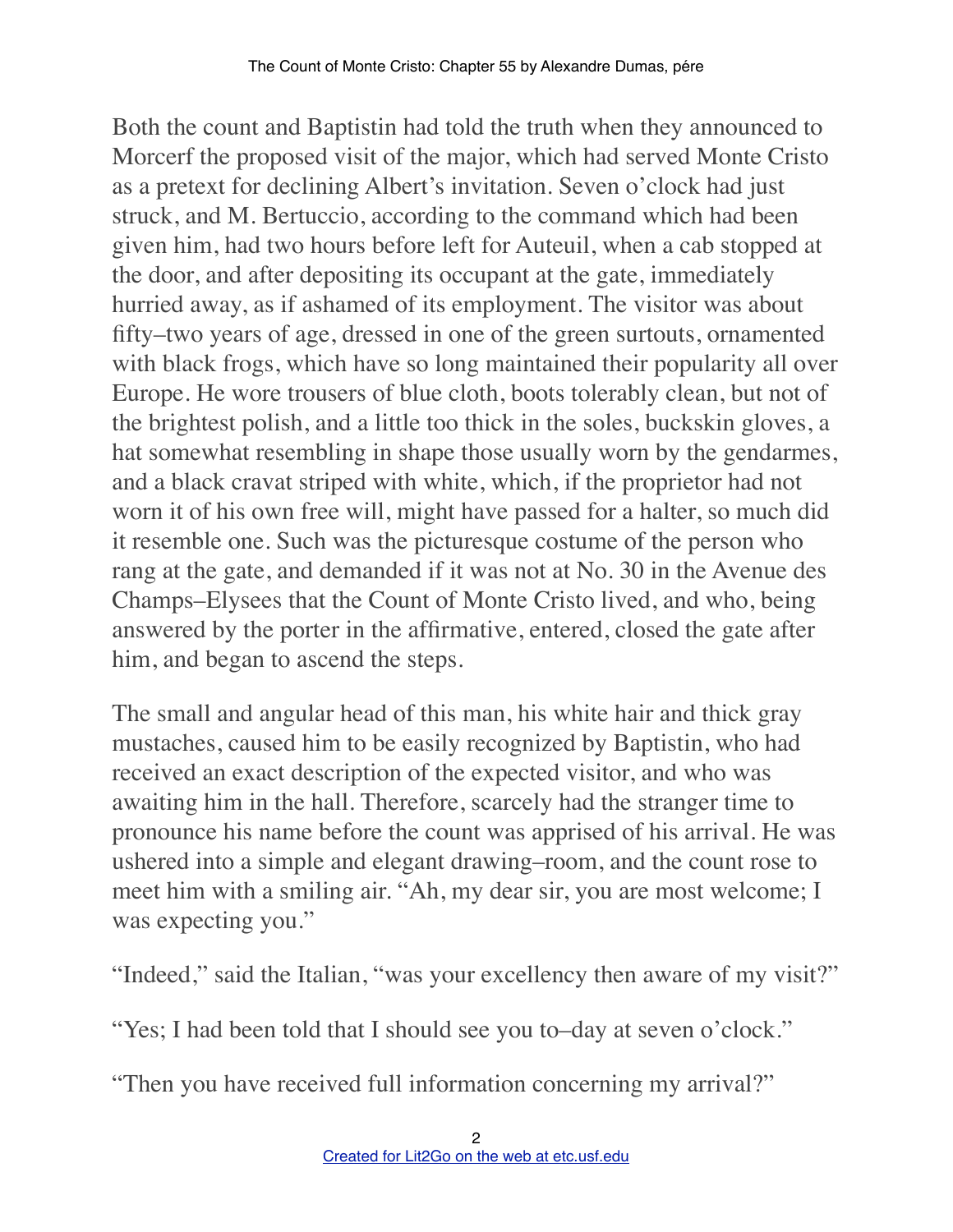"Of course."

"Ah, so much the better, I feared this little precaution might have been forgotten."

"What precaution?"

"That of informing you beforehand of my coming."

"Oh, no, it has not."

"But you are sure you are not mistaken."

"Very sure."

"It really was I whom your excellency expected at seven o'clock this evening?"

"I will prove it to you beyond a doubt."

"Oh, no, never mind that," said the Italian; "it is not worth the trouble."

"Yes, yes," said Monte Cristo. His visitor appeared slightly uneasy. "Let me see," said the count; "are you not the Marquis Bartolomeo Cavalcanti?"

"Bartolomeo Cavalcanti," joyfully replied the Italian; "yes, I am really he."

"Ex–major in the Austrian service?"

"Was I a major?" timidly asked the old soldier.

"Yes," said Monte Cristo "you were a major; that is the title the French give to the post which you filled in Italy."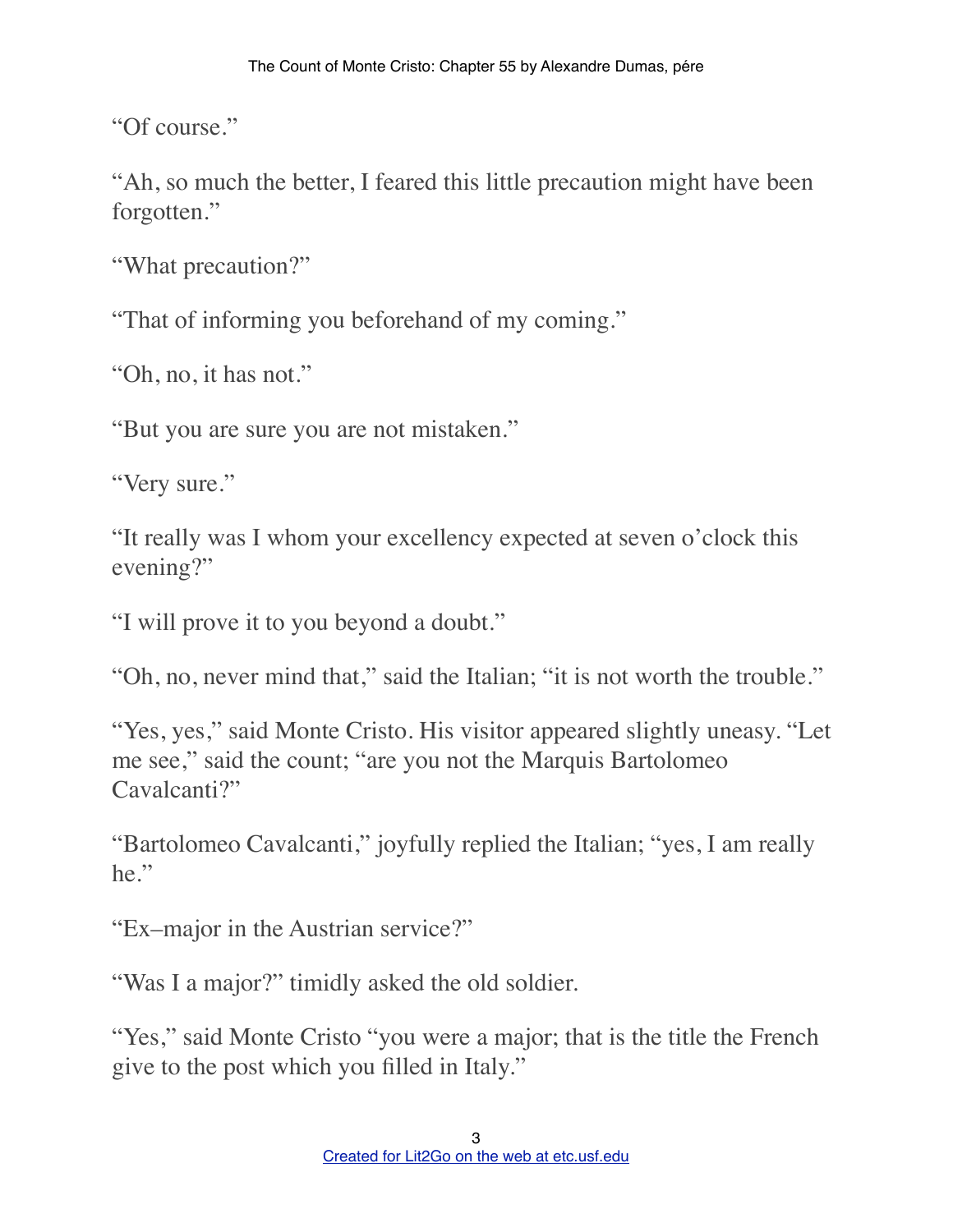"Very good," said the major, "I do not demand more, you understand"—

"Your visit here to–day is not of your own suggestion, is it?" said Monte Cristo.

"No, certainly not."

"You were sent by some other person?"

"Yes."

"By the excellent Abbe Busoni?"

"Exactly so," said the delighted major.

"And you have a letter?"

"Yes, there it is."

"Give it me, then;" and Monte Cristo took the letter, which he opened and read. The major looked at the count with his large staring eyes, and then took a survey of the apartment, but his gaze almost immediately reverted to the proprietor of the room. "Yes, yes, I see. 'Major Cavalcanti, a worthy patrician of Lucca, a descendant of the Cavalcanti of Florence,'" continued Monte Cristo, reading aloud, "'possessing an income of half a million.'" Monte Cristo raised his eyes from the paper, and bowed. "Half a million," said he, "magnificent!"

"Half a million, is it?" said the major.

"Yes, in so many words; and it must be so, for the abbe knows correctly the amount of all the largest fortunes in Europe."

"Be it half a million, then; but on my word of honor, I had no idea that it was so much."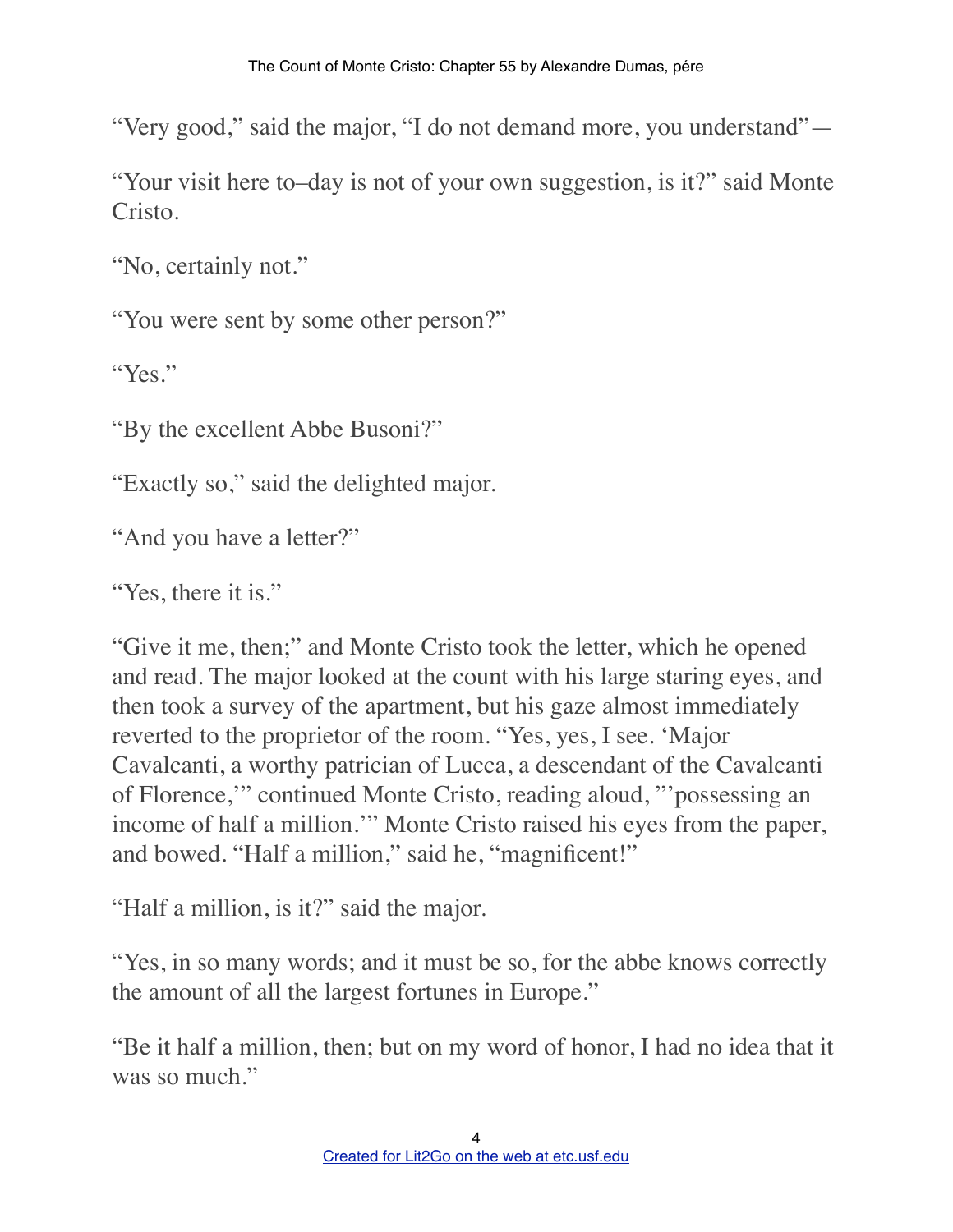"Because you are robbed by your steward. You must make some reformation in that quarter."

"You have opened my eyes," said the Italian gravely; "I will show the gentlemen the door." Monte Cristo resumed the perusal of the letter:—

"' And who only needs one thing more to make him happy."

"Yes, indeed but one!" said the major with a sigh.

"'Which is to recover a lost and adored son.'"

"A lost and adored son!"

"'Stolen away in his infancy, either by an enemy of his noble family or by the gypsies."

"At the age of five years!" said the major with a deep sigh, and raising his eye to heaven.

"Unhappy father," said Monte Cristo. The count continued:—

"'I have given him renewed life and hope, in the assurance that you have the power of restoring the son whom he has vainly sought for fifteen years.'" The major looked at the count with an indescribable expression of anxiety. "I have the power of so doing," said Monte Cristo. The major recovered his self–possession. "So, then," said he, "the letter was true to the end?"

"Did you doubt it, my dear Monsieur Bartolomeo?"

"No, indeed; certainly not; a good man, a man holding religious office, as does the Abbe Busoni, could not condescend to deceive or play off a joke; but your excellency has not read all."

"Ah, true," said Monte Cristo "there is a postscript."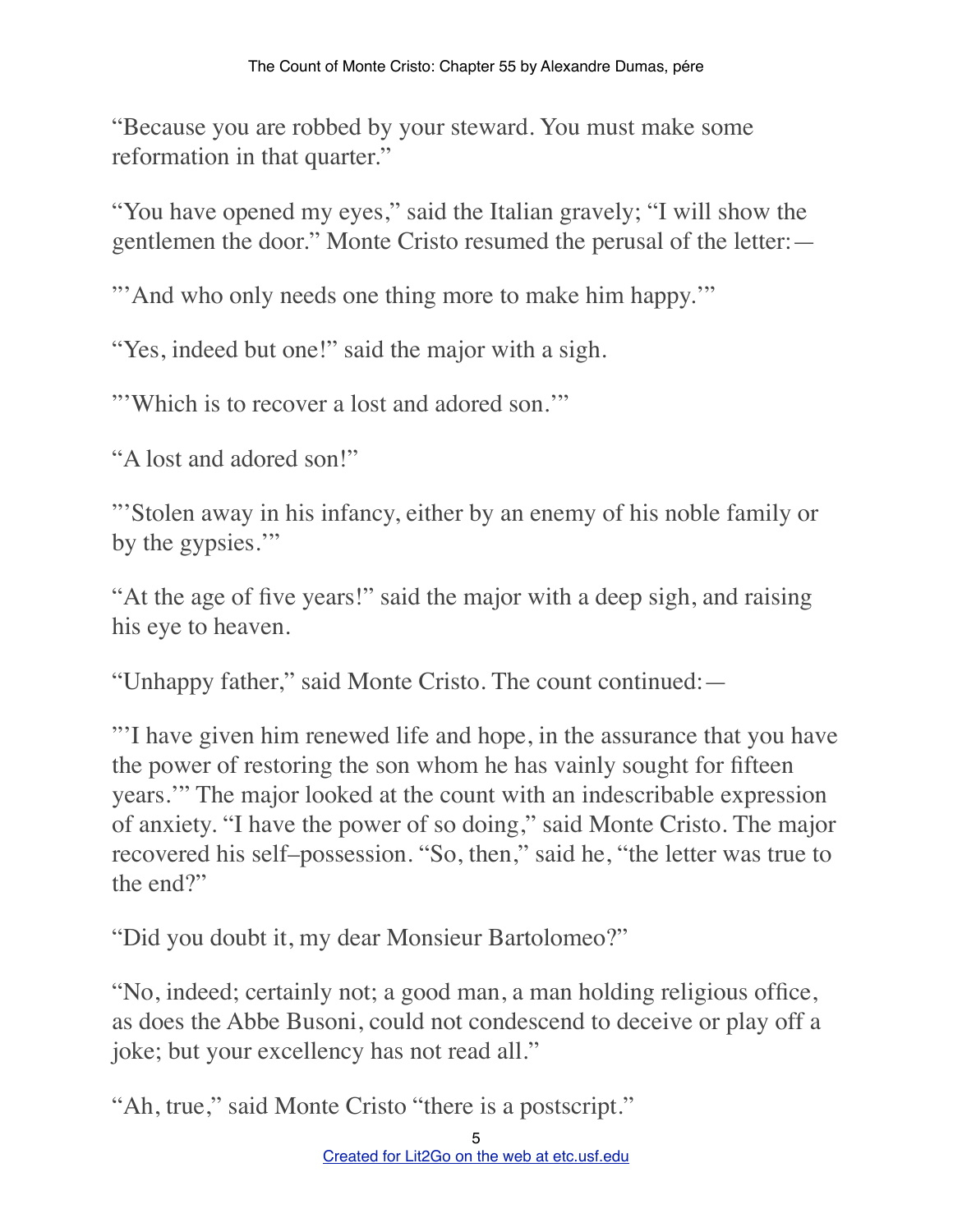"Yes, yes," repeated the major, "yes—there—is—a—postscript."

"'In order to save Major Cavalcanti the trouble of drawing on his banker, I send him a draft for 2,000 francs to defray his travelling expenses, and credit on you for the further sum of 48,000 francs, which you still owe me.'" The major awaited the conclusion of the postscript, apparently with great anxiety. "Very good," said the count.

"He said 'very good,'" muttered the major, "then—sir"—replied he.

"Then what?" asked Monte Cristo.

"Then the postscript"—

"Well; what of the postscript?"

"Then the postscript is as favorably received by you as the rest of the letter?"

"Certainly; the Abbe Busoni and myself have a small account open between us. I do not remember if it is exactly 48,000. francs, which I am still owing him, but I dare say we shall not dispute the difference. You attached great importance, then, to this postscript, my dear Monsieur Cavalcanti?"

"I must explain to you," said the major, "that, fully confiding in the signature of the Abbe Busoni, I had not provided myself with any other funds; so that if this resource had failed me, I should have found myself very unpleasantly situated in Paris."

"Is it possible that a man of your standing should be embarrassed anywhere?" said Monte Cristo.

"Why, really I know no one," said the major.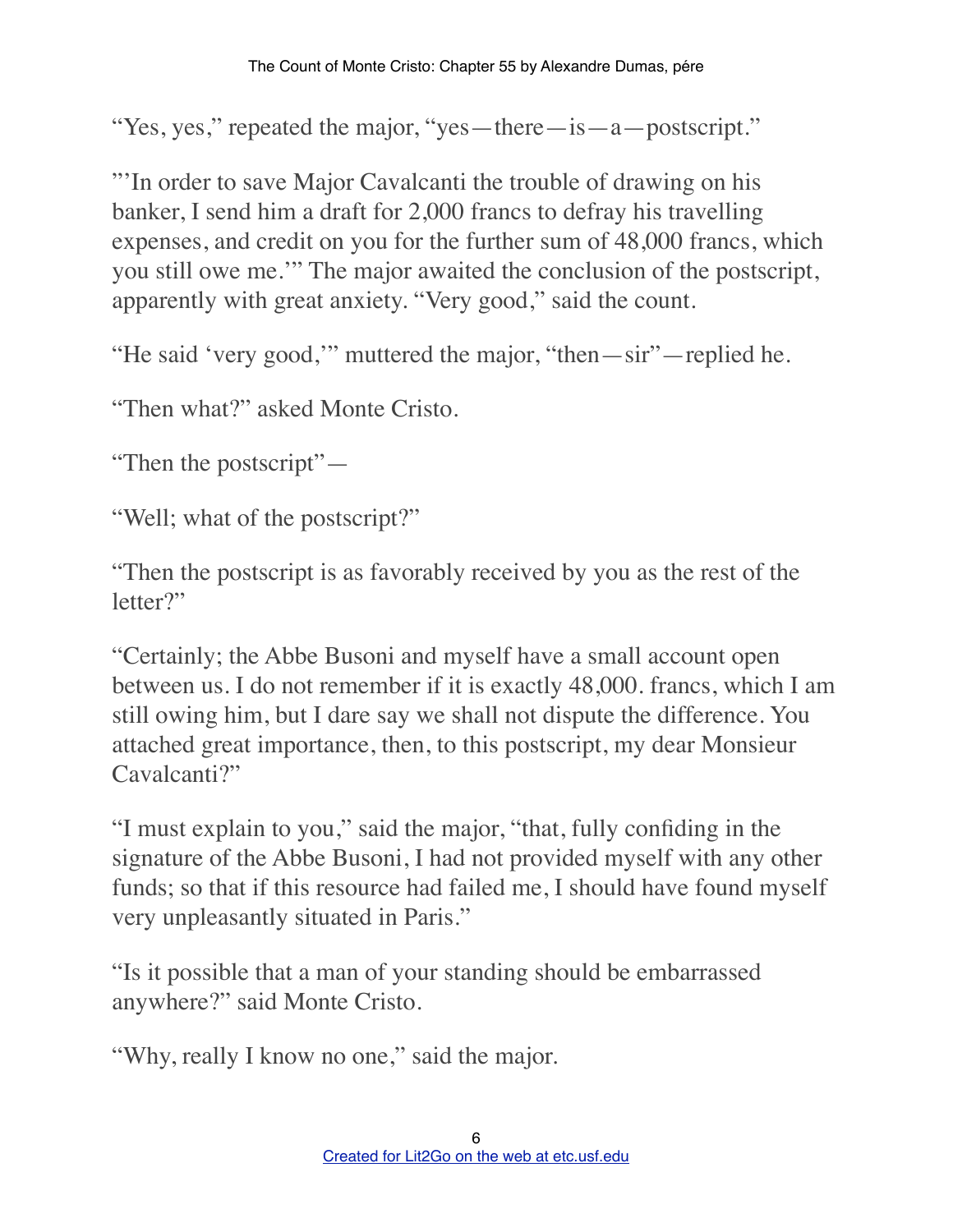"But then you yourself are known to others?"

"Yes, I am known, so that"-

"Proceed, my dear Monsieur Cavalcanti."

"So that you will remit to me these 48,000 francs?"

"Certainly, at your first request." The major's eyes dilated with pleasing astonishment. "But sit down," said Monte Cristo; "really I do not know what I have been thinking of—I have positively kept you standing for the last quarter of an hour."

"Don't mention it." The major drew an arm–chair towards him, and proceeded to seat himself.

"Now," said the count, "what will you take—a glass of port, sherry, or Alicante?"

"Alicante, if you please; it is my favorite wine."

"I have some that is very good. You will take a biscuit with it, will you not?"

"Yes, I will take a biscuit, as you are so obliging."

Monte Cristo rang; Baptistin appeared. The count advanced to meet him. "Well?" said he in a low voice. "The young man is here," said the valet de chambre in the same tone.

"Into what room did you take him?"

"Into the blue drawing–room, according to your excellency's orders."

"That's right; now bring the Alicante and some biscuits."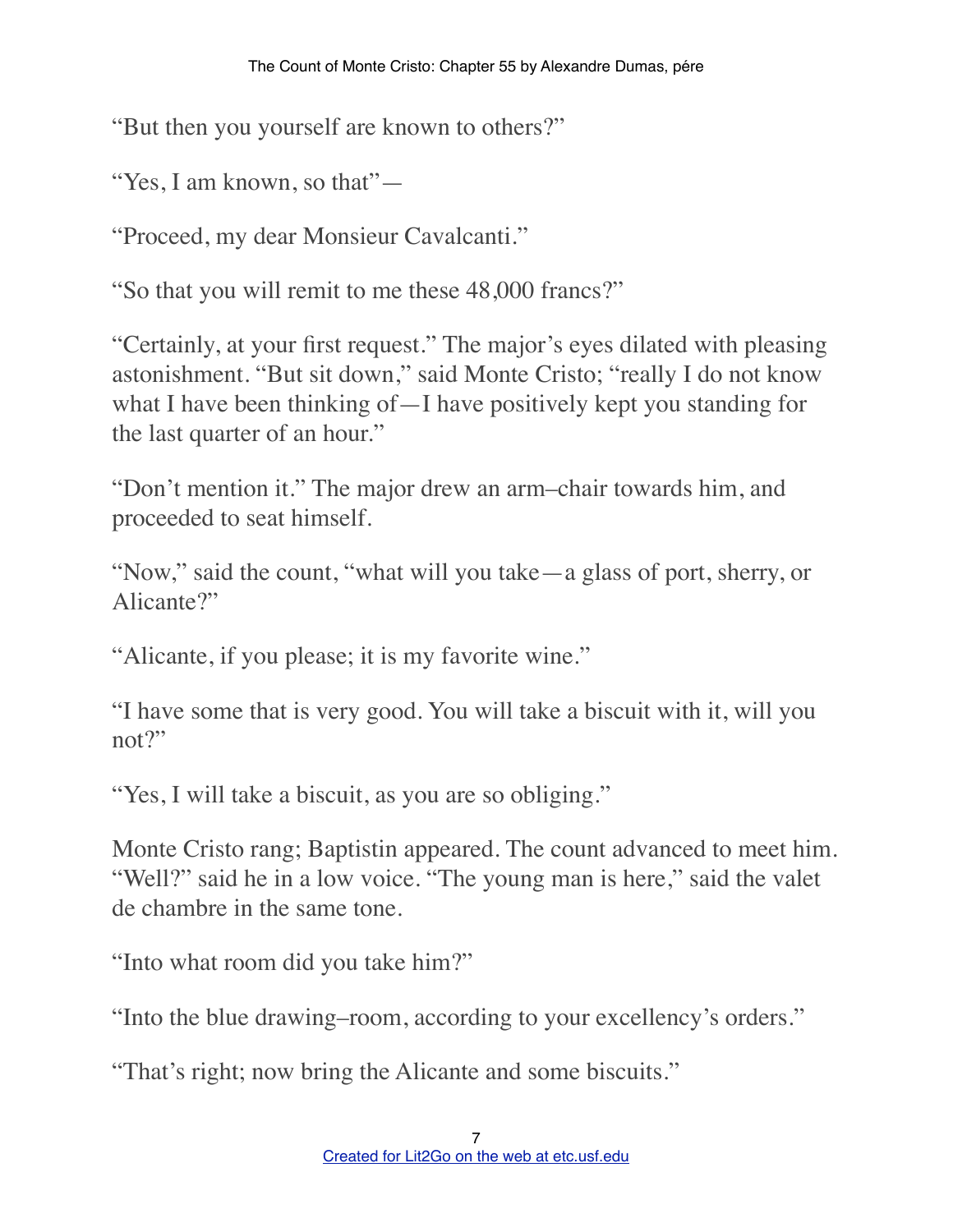Baptistin left the room. "Really," said the major, "I am quite ashamed of the trouble I am giving you."

"Pray don't mention such a thing," said the count. Baptistin re–entered with glasses, wine, and biscuits. The count filled one glass, but in the other he only poured a few drops of the ruby–colored liquid. The bottle was covered with spiders' webs, and all the other signs which indicate the age of wine more truly than do wrinkles on a man's face. The major made a wise choice; he took the full glass and a biscuit. The count told Baptistin to leave the plate within reach of his guest, who began by sipping the Alicante with an expression of great satisfaction, and then delicately steeped his biscuit in the wine.

"So, sir, you lived at Lucca, did you? You were rich, noble, held in great esteem—had all that could render a man happy?"

"All," said the major, hastily swallowing his biscuit, "positively all."

"And yet there was one thing wanting in order to complete your happiness?"

"Only one thing," said the Italian.

"And that one thing, your lost child."

"Ah," said the major, taking a second biscuit, "that consummation of my happiness was indeed wanting." The worthy major raised his eyes to heaven and sighed.

"Let me hear, then," said the count, "who this deeply regretted son was; for I always understood you were a bachelor."

"That was the general opinion, sir," said the major, "and I"—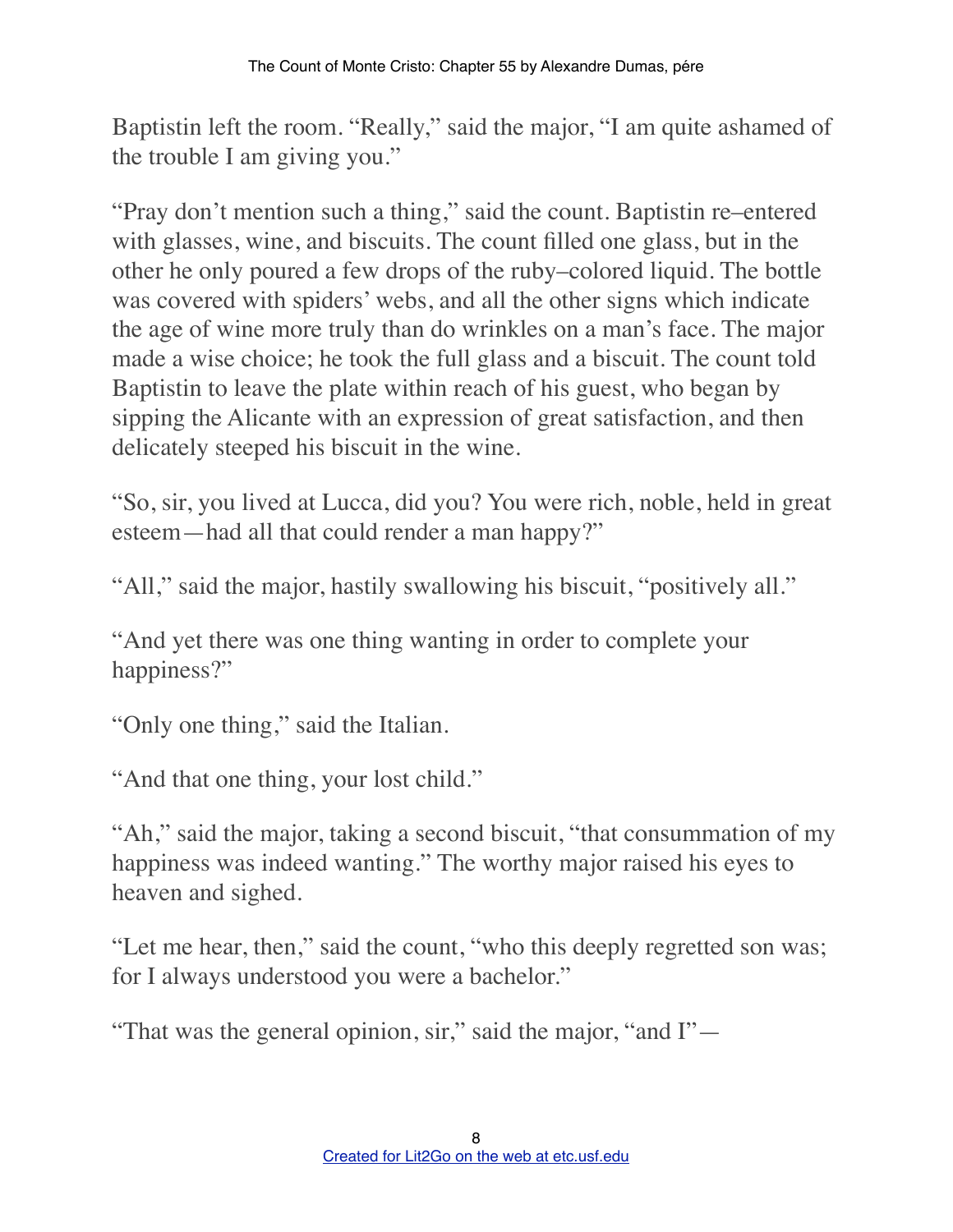"Yes," replied the count, "and you confirmed the report. A youthful indiscretion, I suppose, which you were anxious to conceal from the world at large?" The major recovered himself, and resumed his usual calm manner, at the same time casting his eyes down, either to give himself time to compose his countenance, or to assist his imagination, all the while giving an under–look at the count, the protracted smile on whose lips still announced the same polite curiosity. "Yes," said the major, "I did wish this fault to be hidden from every eye."

"Not on your own account, surely," replied Monte Cristo; "for a man is above that sort of thing?"

"Oh, no, certainly not on my own account," said the major with a smile and a shake of the head.

"But for the sake of the mother?" said the count.

"Yes, for the mother's sake—his poor mother!" cried the major, taking a third biscuit.

"Take some more wine, my dear Cavalcanti," said the count, pouring out for him a second glass of Alicante; "your emotion has quite overcome you."

"His poor mother," murmured the major, trying to get the lachrymal gland in operation, so as to moisten the corner of his eye with a false tear.

"She belonged to one of the first families in Italy, I think, did she not?"

"She was of a noble family of Fiesole, count."

"And her name was"—

"Do you desire to know her name?"—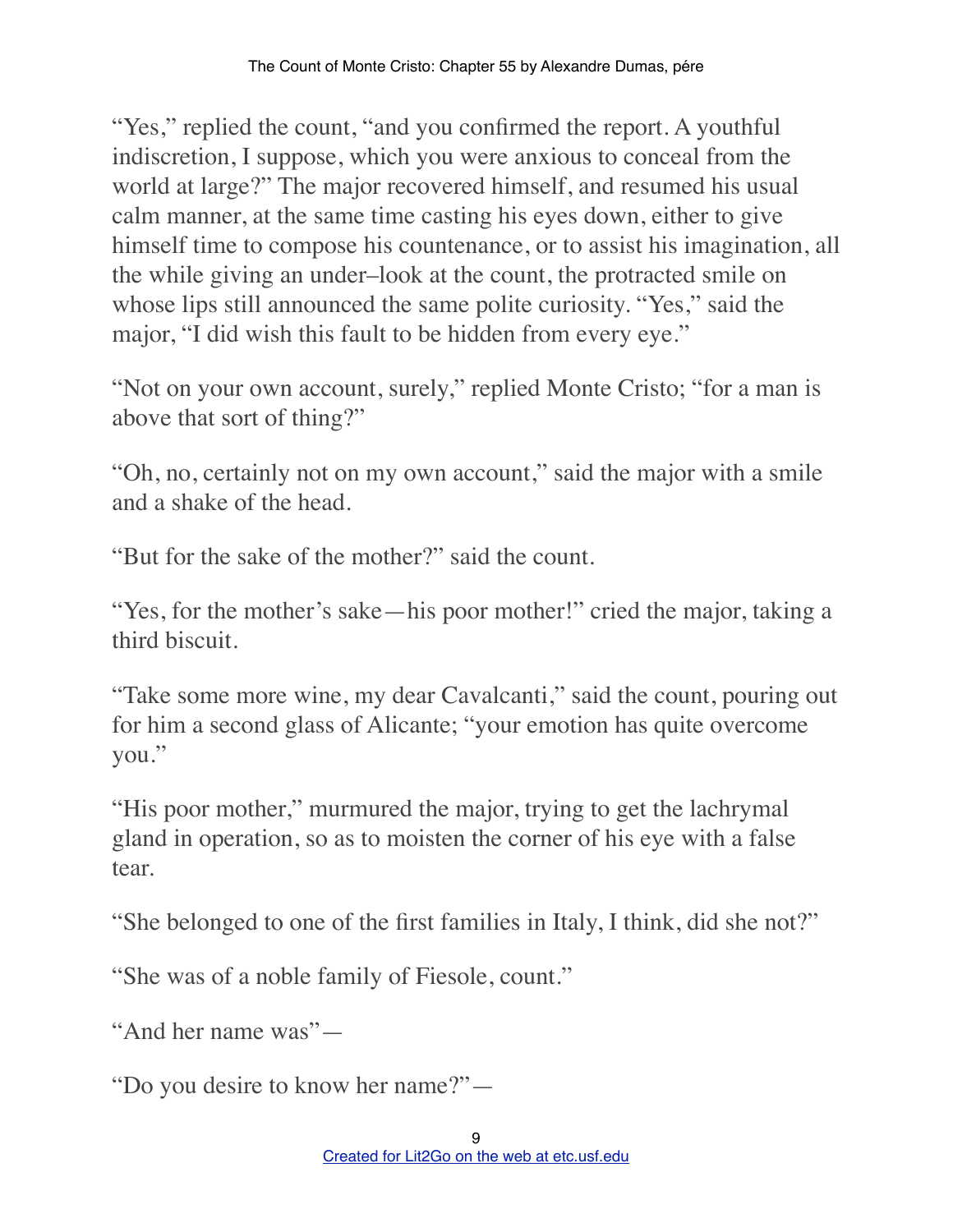"Oh," said Monte Cristo "it would be quite superfluous for you to tell me, for I already know it."

"The count knows everything," said the Italian, bowing.

"Oliva Corsinari, was it not?"

"Oliva Corsinari."

"A marchioness?"

"A marchioness."

"And you married her at last, notwithstanding the opposition of her family?"

"Yes, that was the way it ended."

"And you have doubtless brought all your papers with you?" said Monte Cristo.

"What papers?"

"The certificate of your marriage with Oliva Corsinari, and the register of your child's birth."

"The register of my child's birth?"

"The register of the birth of Andrea Cavalcanti—of your son; is not his name Andrea?"

"I believe so," said the major.

"What? You believe so?"

"I dare not positively assert it, as he has been lost for so long a time."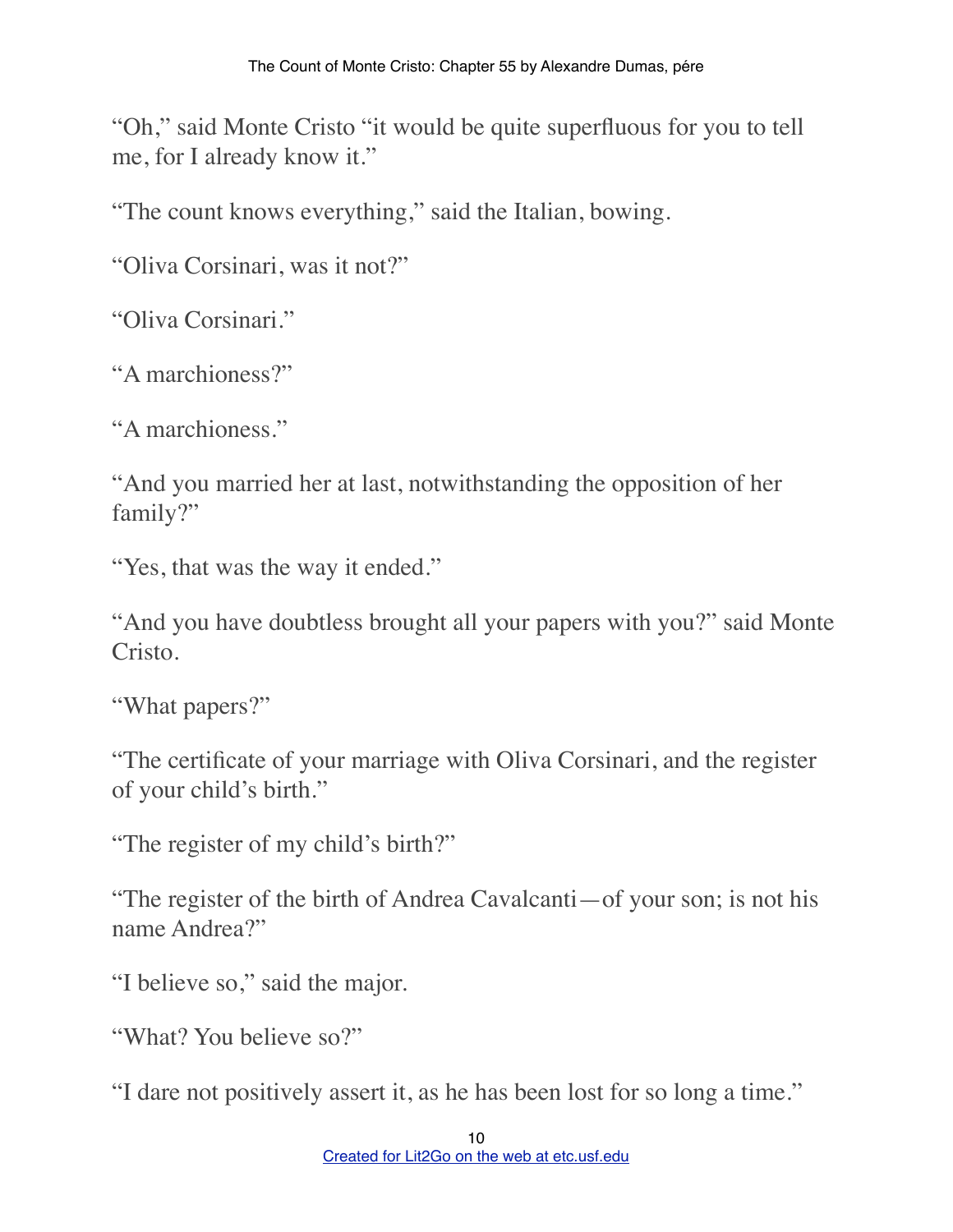"Well, then," said Monte Cristo "you have all the documents with you?"

"Your excellency, I regret to say that, not knowing it was necessary to come provided with these papers, I neglected to bring them."

"That is unfortunate," returned Monte Cristo.

"Were they, then, so necessary?"

"They were indispensable."

The major passed his hand across his brow. "Ah, per Bacco, indispensable, were they?"

"Certainly they were; supposing there were to be doubts raised as to the validity of your marriage or the legitimacy of your child?"

"True," said the major, "there might be doubts raised."

"In that case your son would be very unpleasantly situated."

"It would be fatal to his interests."

"It might cause him to fail in some desirable matrimonial alliance."

"O peccato!"

"You must know that in France they are very particular on these points; it is not sufficient, as in Italy, to go to the priest and say, 'We love each other, and want you to marry us.' Marriage is a civil affair in France, and in order to marry in an orthodox manner you must have papers which undeniably establish your identity."

"That is the misfortune! You see I have not these necessary papers."

"Fortunately, I have them, though," said Monte Cristo.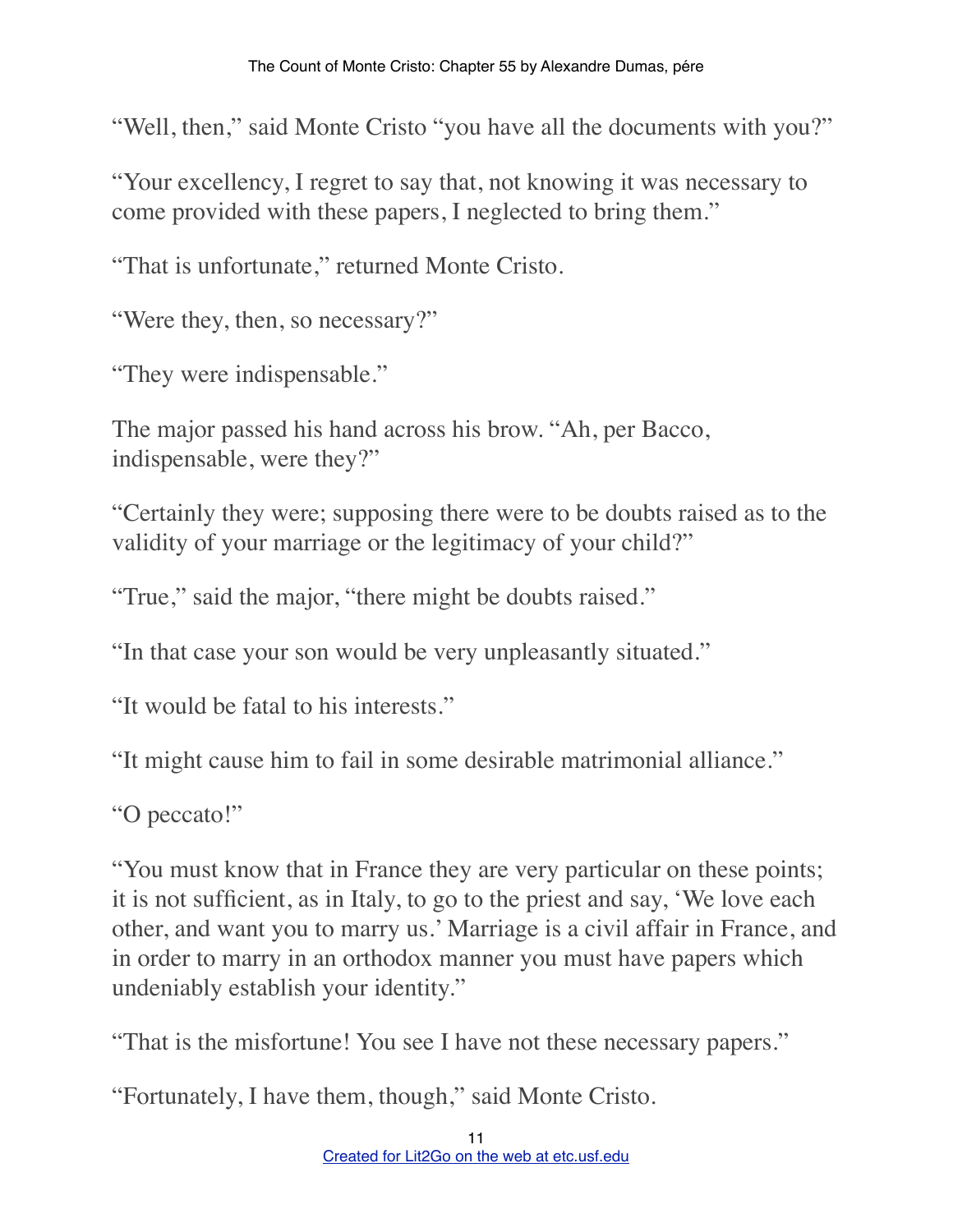"You?"

"Yes."

"You have them?"

"I have them."

"Ah, indeed?" said the major, who, seeing the object of his journey frustrated by the absence of the papers, feared also that his forgetfulness might give rise to some difficulty concerning the 48,000 francs—"ah, indeed, that is a fortunate circumstance; yes, that really is lucky, for it never occurred to me to bring them."

"I do not at all wonder at it—one cannot think of everything; but, happily, the Abbe Busoni thought for you."

"He is an excellent person."

"He is extremely prudent and thoughtful"

"He is an admirable man," said the major; "and he sent them to you?"

"Here they are."

The major clasped his hands in token of admiration. "You married Oliva Corsinari in the church of San Paolo del Monte–Cattini; here is the priest's certificate."

"Yes indeed, there it is truly," said the Italian, looking on with astonishment.

"And here is Andrea Cavalcanti's baptismal register, given by the curate of Saravezza."

```
"All quite correct."
```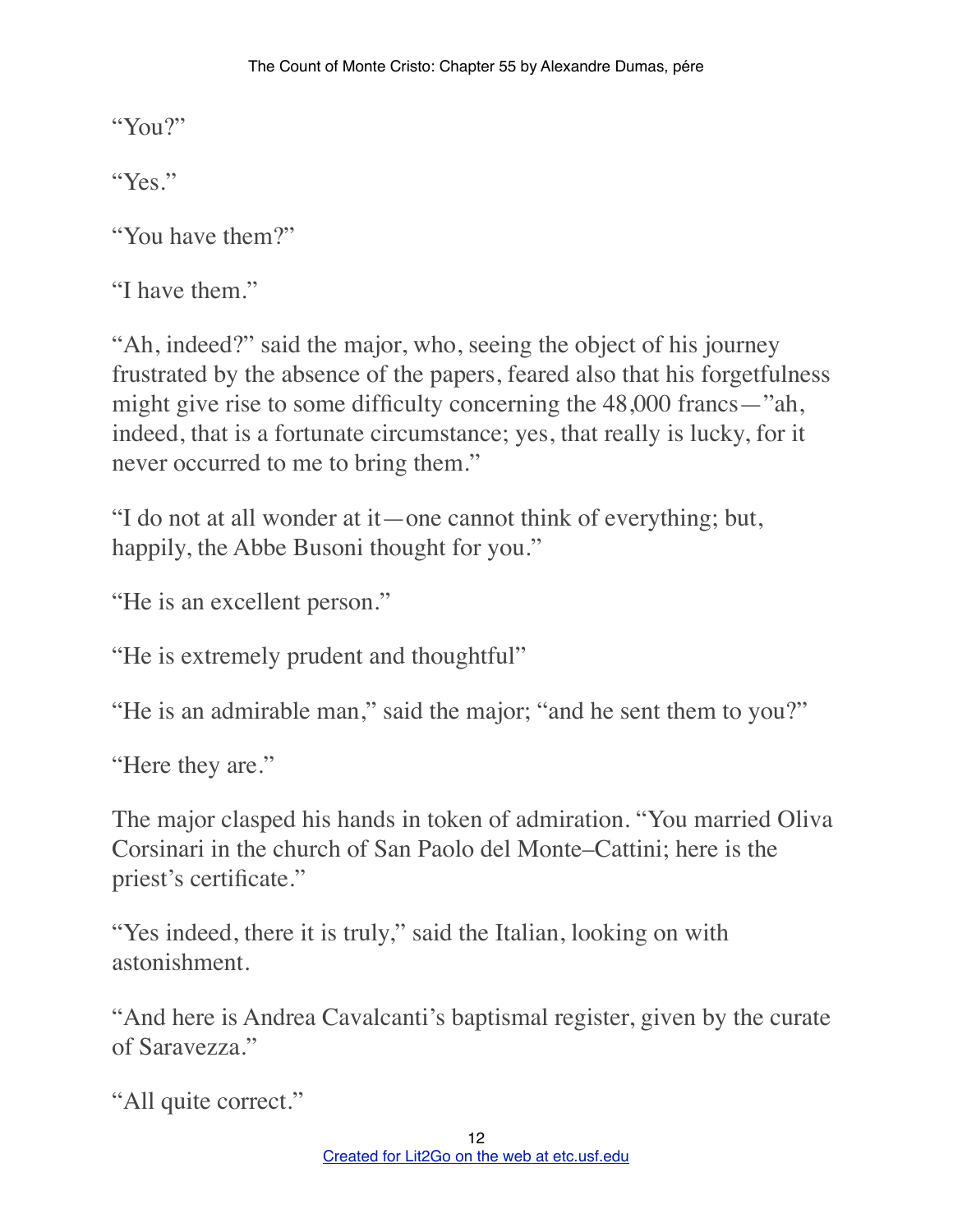"Take these documents, then; they do not concern me. You will give them to your son, who will, of course, take great care of them."

"I should think so, indeed! If he were to lose them"—

"Well, and if he were to lose them?" said Monte Cristo.

"In that case," replied the major, "it would be necessary to write to the curate for duplicates, and it would be some time before they could be obtained."

"It would be a difficult matter to arrange," said Monte Cristo.

"Almost an impossibility," replied the major.

"I am very glad to see that you understand the value of these papers."

"I regard them as invaluable."

"Now," said Monte Cristo "as to the mother of the young man"—

"As to the mother of the young man"—repeated the Italian, with anxiety.

"As regards the Marchesa Corsinari"—

"Really," said the major, "difficulties seem to thicken upon us; will she be wanted in any way?"

"No, sir," replied Monte Cristo; "besides, has she not"—

"Yes, sir," said the major, "she has"—

"Paid the last debt of nature?"

"Alas, yes," returned the Italian.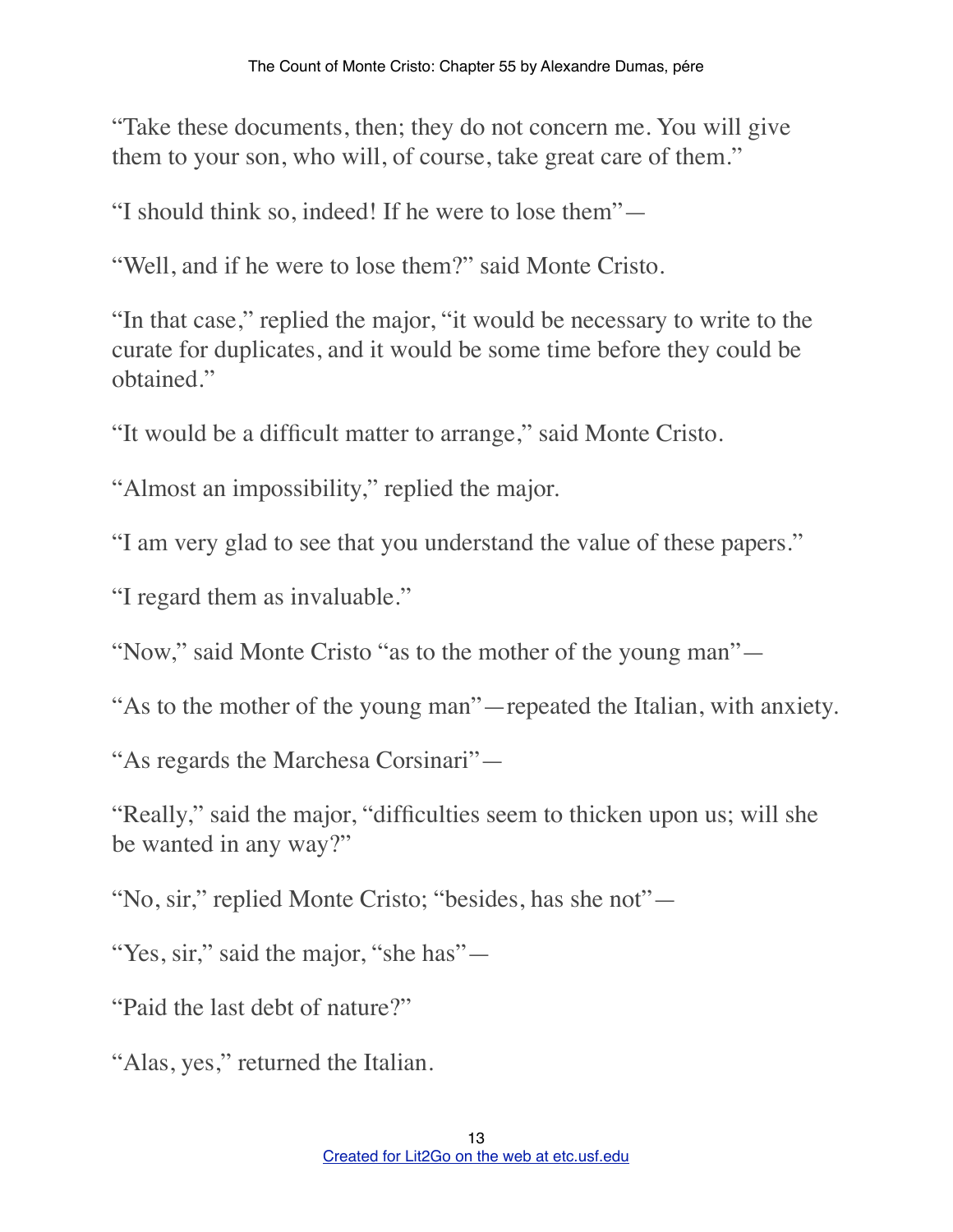"I knew that," said Monte Cristo; "she has been dead these ten years."

"And I am still mourning her loss," exclaimed the major, drawing from his pocket a checked handkerchief, and alternately wiping first the left and then the right eye.

"What would you have?" said Monte Cristo; "we are all mortal. Now, you understand, my dear Monsieur Cavalcanti, that it is useless for you to tell people in France that you have been separated from your son for fifteen years. Stories of gypsies, who steal children, are not at all in vogue in this part of the world, and would not be believed. You sent him for his education to a college in one of the provinces, and now you wish him to complete his education in the Parisian world. That is the reason which has induced you to leave Via Reggio, where you have lived since the death of your wife. That will be sufficient."

```
"You think so?"
```
"Certainly."

```
"Very well, then."
```
"If they should hear of the separation"—

"Ah, yes; what could I say?"

"That an unfaithful tutor, bought over by the enemies of your family"—

"By the Corsinari?"

"Precisely. Had stolen away this child, in order that your name might become extinct."

"That is reasonable, since he is an only son."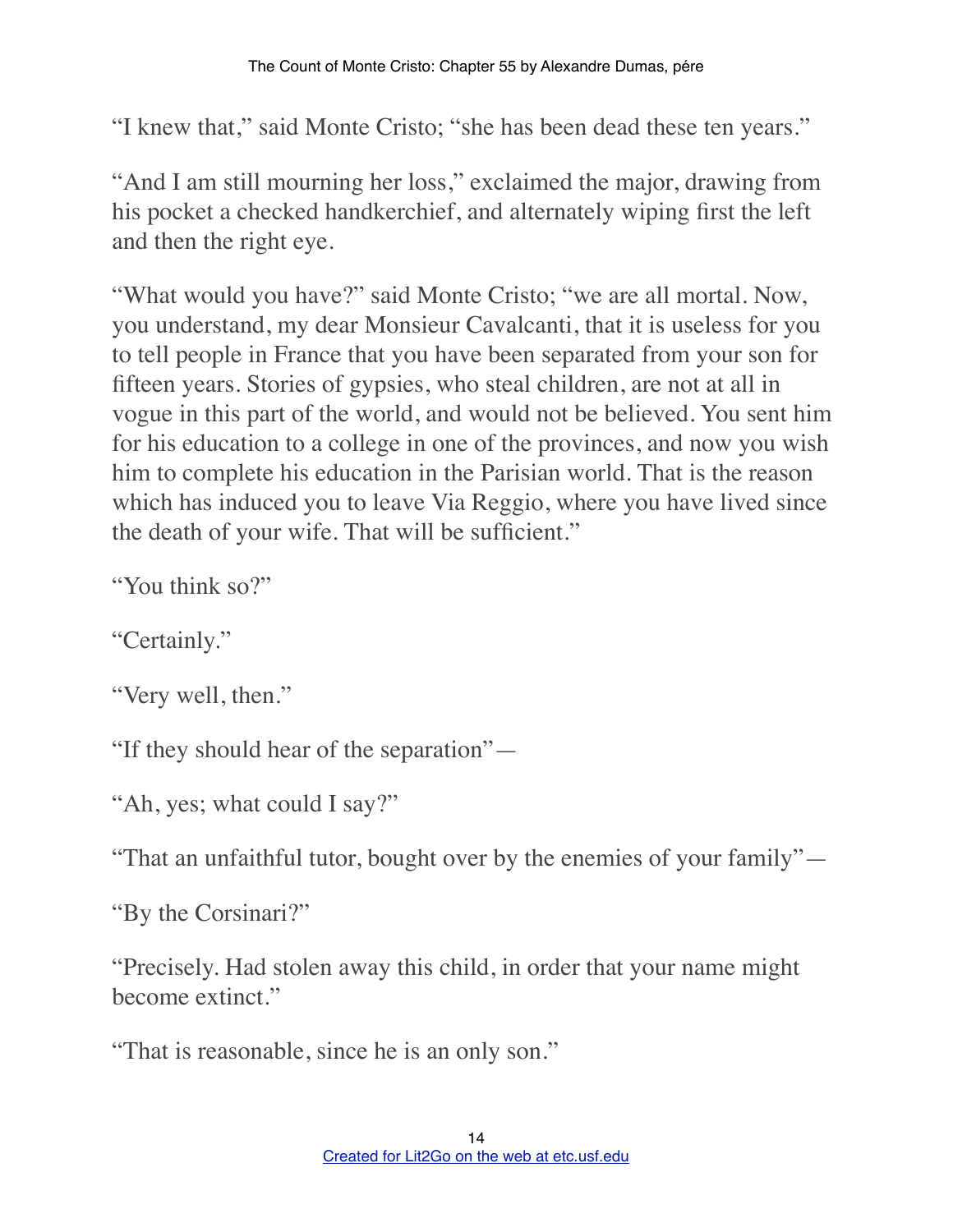"Well, now that all is arranged, do not let these newly awakened remembrances be forgotten. You have, doubtless, already guessed that I was preparing a surprise for you?"

"An agreeable one?" asked the Italian.

"Ah, I see the eye of a father is no more to be deceived than his heart."

"Hum!" said the major.

"Some one has told you the secret; or, perhaps, you guessed that he was here."

"That who was here?"

"Your child—your son—your Andrea!"

"I did guess it," replied the major with the greatest possible coolness. "Then he is here?"

"He is," said Monte Cristo; "when the valet de chambre came in just now, he told me of his arrival."

"Ah, very well, very well," said the major, clutching the buttons of his coat at each exclamation.

"My dear sir," said Monte Cristo, "I understand your emotion; you must have time to recover yourself. I will, in the meantime, go and prepare the young man for this much–desired interview, for I presume that he is not less impatient for it than yourself."

"I should quite imagine that to be the case," said Cavalcanti.

"Well, in a quarter of an hour he shall be with you."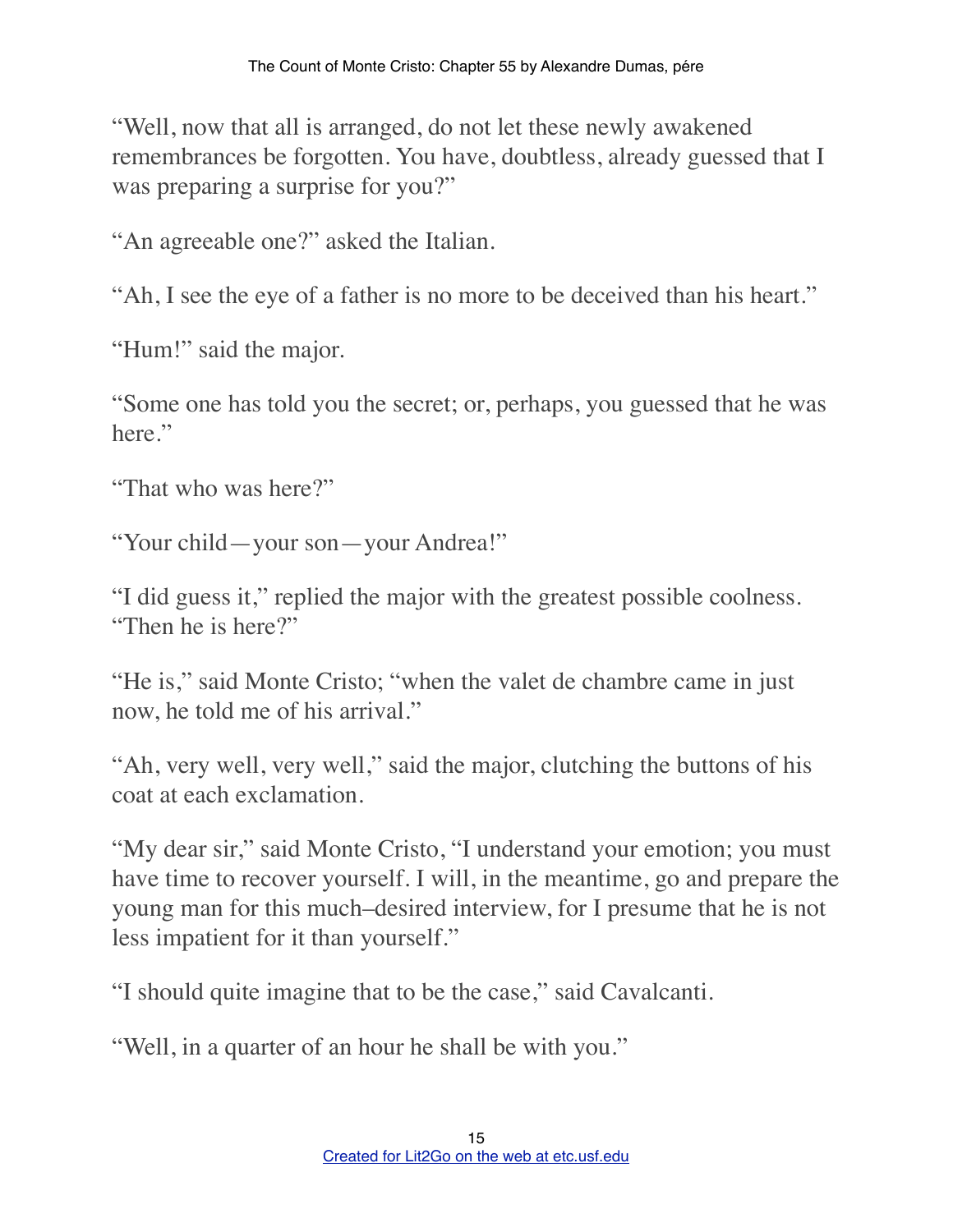"You will bring him, then? You carry your goodness so far as even to present him to me yourself?"

"No; I do not wish to come between a father and son. Your interview will be private. But do not be uneasy; even if the powerful voice of nature should be silent, you cannot well mistake him; he will enter by this door. He is a fine young man, of fair complexion—a little too fair, perhaps—pleasing in manners; but you will see and judge for yourself."

"By the way," said the major, "you know I have only the 2,000 francs which the Abbe Busoni sent me; this sum I have expended upon travelling expenses, and"—

"And you want money; that is a matter of course, my dear M. Cavalcanti. Well, here are 8,000 francs on account."

The major's eyes sparkled brilliantly.

"It is 40,000 francs which I now owe you," said Monte Cristo.

"Does your excellency wish for a receipt?" said the major, at the same time slipping the money into the inner pocket of his coat.

"For what?" said the count.

"I thought you might want it to show the Abbe Busoni."

"Well, when you receive the remaining 40,000, you shall give me a receipt in full. Between honest men such excessive precaution is, I think, quite unnecessary."

"Yes, so it is, between perfectly upright people."

"One word more," said Monte Cristo.

"Say on."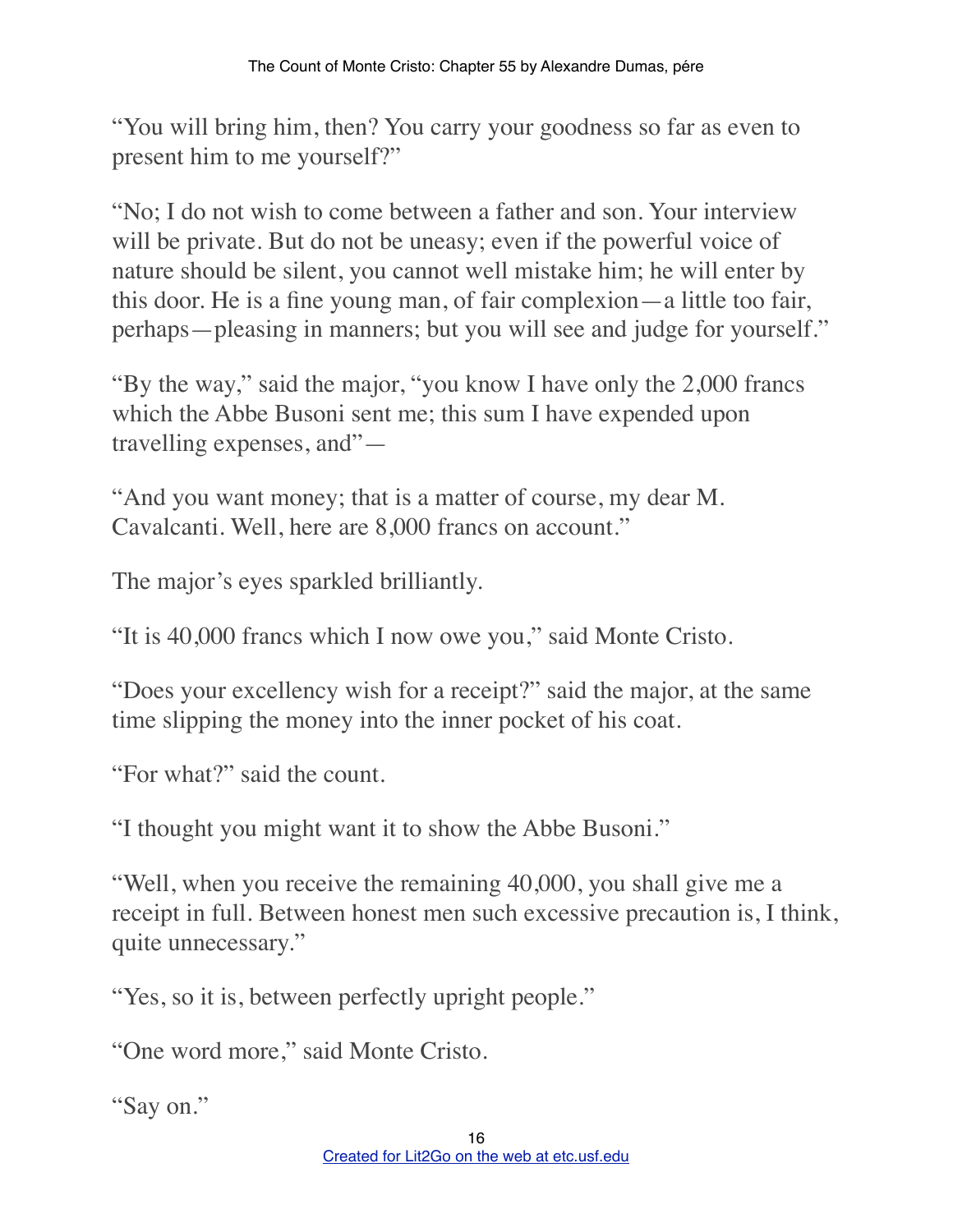"You will permit me to make one remark?"

"Certainly; pray do so."

"Then I should advise you to leave off wearing that style of dress."

"Indeed," said the major, regarding himself with an air of complete satisfaction.

"Yes. It may be worn at Via Reggio; but that costume, however elegant in itself, has long been out of fashion in Paris."

"That's unfortunate."

"Oh, if you really are attached to your old mode of dress; you can easily resume it when you leave Paris."

"But what shall I wear?"

"What you find in your trunks."

"In my trunks? I have but one portmanteau."

"I dare say you have nothing else with you. What is the use of boring one's self with so many things? Besides an old soldier always likes to march with as little baggage as possible."

"That is just the case—precisely so."

"But you are a man of foresight and prudence, therefore you sent your luggage on before you. It has arrived at the Hotel des Princes, Rue de Richelieu. It is there you are to take up your quarters."

"Then, in these trunks"—